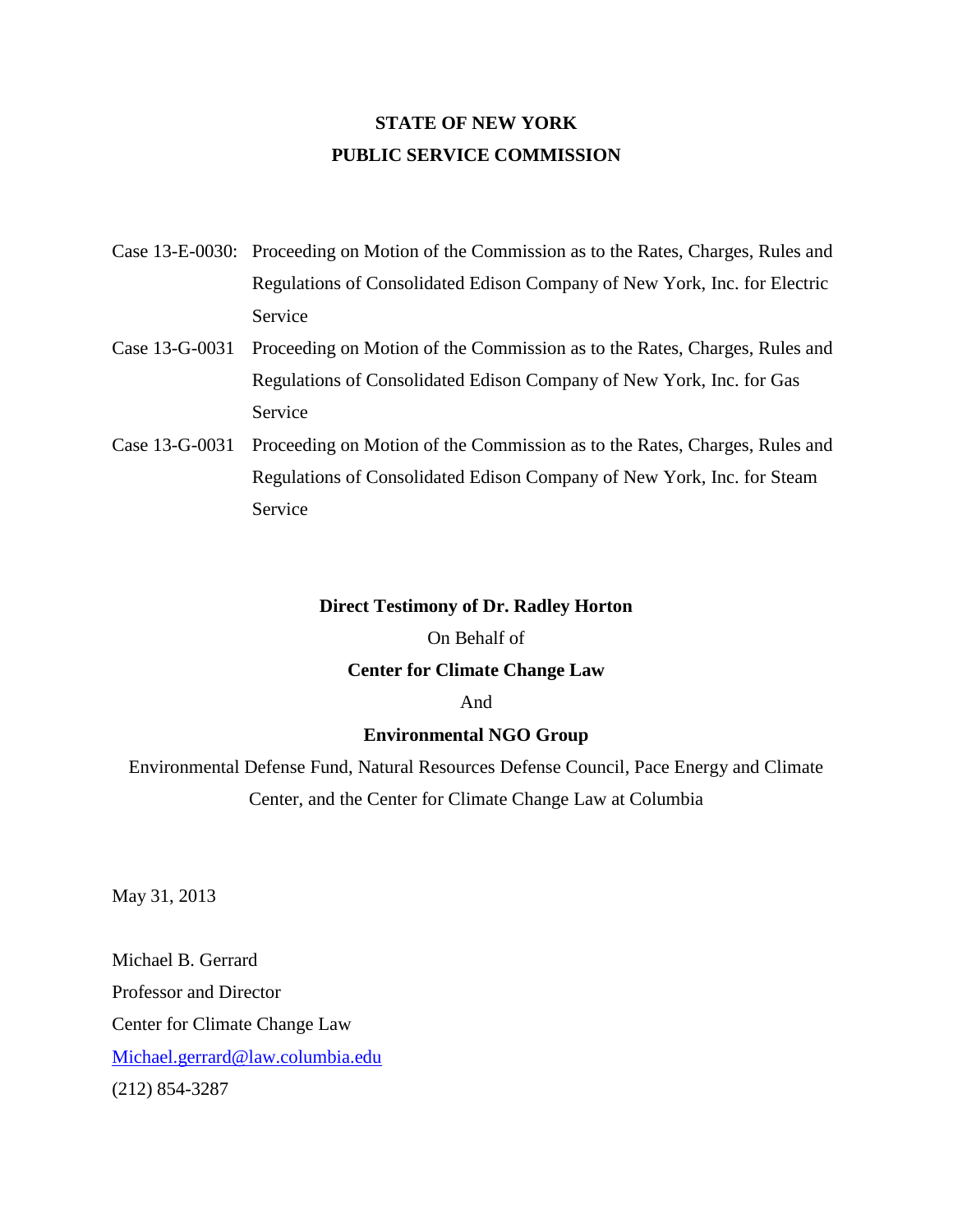### **IDENTIFICATION AND QUALIFICATIONS**

- **1. Please state your name and business address.**
- 1-A. Radley Horton
- Columbia University Center for Climate Systems Research
- 5 West  $112<sup>th</sup>$  Street
- NY, NY, 10025
- **2. On whose behalf are you testifying?**
- 2-A. I am testifying on behalf of the Center for Climate Change Law at Columbia Law
- School (CCCL). CCCL is also part of the Environmental NGO Group, an alliance of
- environmental non-profit organizations participating in the Consolidated Edison rate case.

## **3. By whom are you employed and in what capacity?**

3-A. I am employed by Columbia University as an Associate Research Scientist at the

Center for Climate Systems, part of Columbia University's Earth Institute.

## **4. Please summarize your qualifications.**

4-A. At the Center for Climate Systems Research, I have developed climate information for

a variety of types of decision makers, especially in support of impact assessment and

- adaptation. I have a Ph.D. and an M.S. from Columbia University in Earth and
- Environmental Sciences. I have co-authored numerous articles on climate change projections
- and impact assessments as well as articles on the implications for adaptation and planning
- efforts, including articles on coastal adaptation for infrastructure, sea level rise projection
- methods, climate hazard assessments in New York City, and resilient adaptation planning.

22 My resume is provided as Exhibit , RH-1.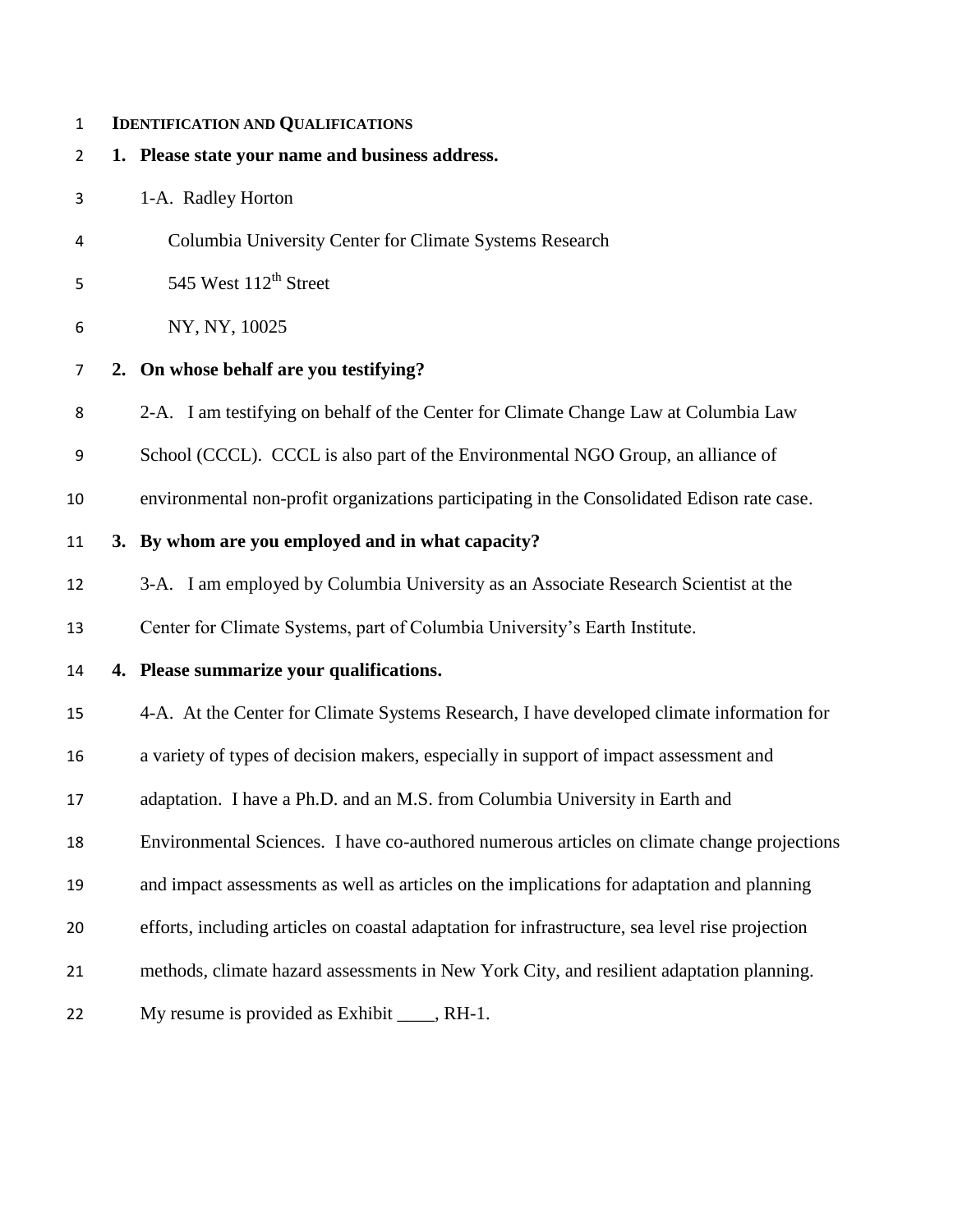# **5. Please describe the New York City Panel on Climate Change (NPCC), its purpose and products, and your role on the Panel.**

5-A. I was the Climate Science Lead for the New York City Panel on Climate Change

(NPCC) Technical Group. In 2008, New York City Mayor Michael Bloomberg convened

27 the NPCC. The NPCC, which consists of leading climate change and impact scientists,

academics, and private sector practitioners, was charged with advising the Mayor and the

New York City Climate Change Adaptation Task Force on issues related to climate change

and adaptation as it relates to infrastructure. Our 2010 Report, one of a series of products

created for the Task Force, provided climate change projections for New York City and

identified some of the potential risks to infrastructure posed by climate change. An updated

report from the NPCC is expected to be released later this summer with the latest projections,

but my remarks in this testimony are based on the 2010 report as it is the version currently

publically available. The 2010 NPCC Report is provided as Exhibit \_\_\_\_, RH-2.

# **6. Please describe the U.S. Global Change Research Program (USGCRP), its purpose and products, and your role with the Program.**

 6-A. I am one of two Convening Lead Authors for the Northeast Chapter of the 2013-2014 National Climate Assessment.

The U.S. Global Change Research Program (USGCRP) is a federal program that

coordinates and integrates global change research across 13 government agencies. USGCRP

- was established by presidential initiative in 1989 and mandated by Congress in the Global
- Change Research Act of 1990 in order to *"assist the nation and the world to understand,*
- *assess, predict, and respond to human-induced and natural processes of global change."*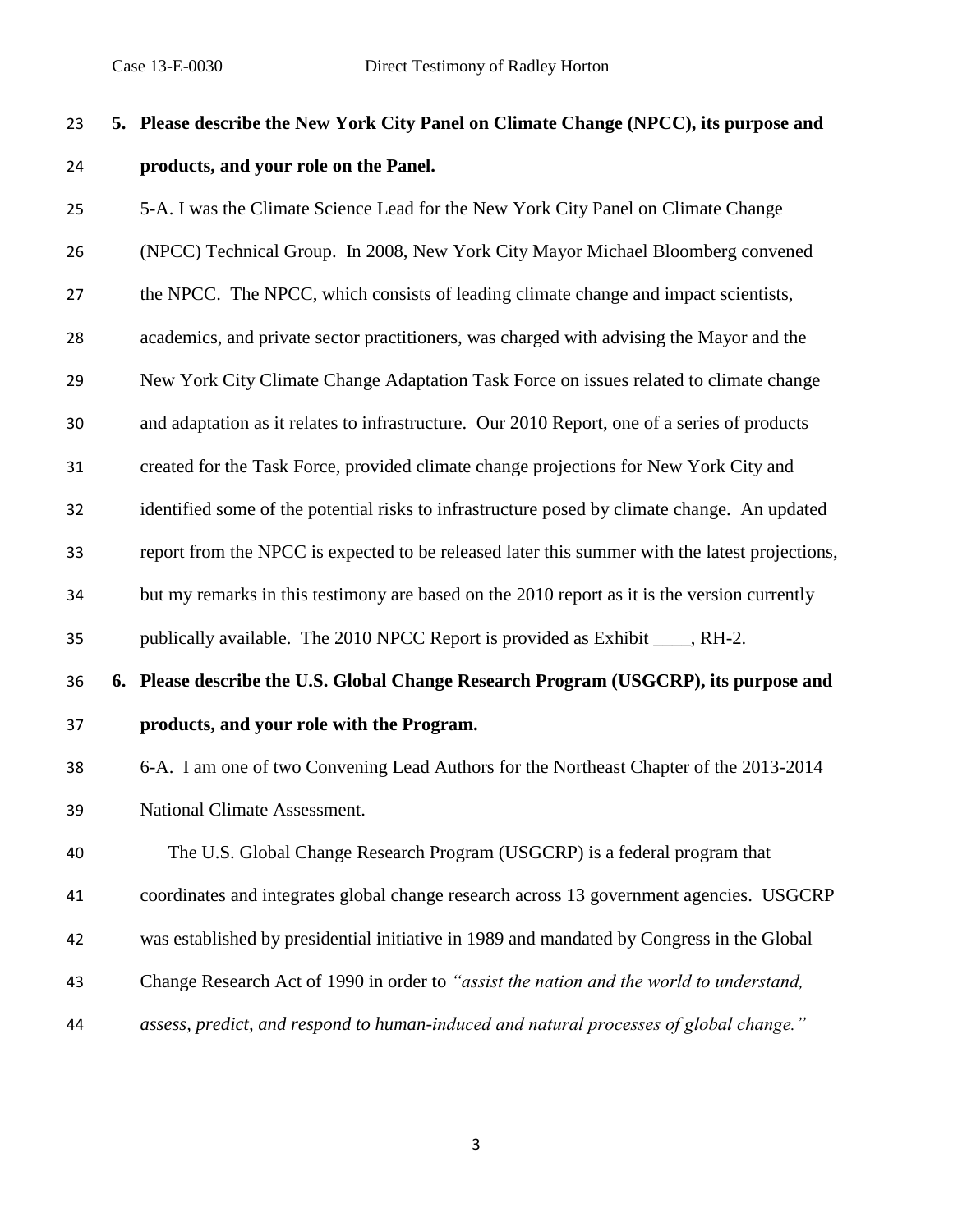| 45 |    | The USGCRP develops many reports and products, including the National Climate                  |
|----|----|------------------------------------------------------------------------------------------------|
| 46 |    | Assessment (NCA), a status report about climate change science and impacts that is to be       |
| 47 |    | delivered to the President, Congress, and the public every four years. The NCA integrates      |
| 48 |    | information from across all of USGCRP's research activities to paint a comprehensive           |
| 49 |    | picture of the effects of global change on many sectors of society. It also analyzes trends in |
| 50 |    | global climate change and predicts future changes up to 100 years down the road. The           |
| 51 |    | Second NCA was published in 2009, and the Third is expected to be completed in 2013 or         |
| 52 |    | 2014.                                                                                          |
| 53 |    | 7. Have you previously testified before the New York State Public Service Commission           |
| 54 |    | ("the Commission")?                                                                            |
| 55 |    | 7-A. No.                                                                                       |
|    |    |                                                                                                |
|    |    |                                                                                                |
| 56 | I. | <b>INTRODUCTION AND SUMMARY</b>                                                                |
| 57 | 8. | What is the purpose of your testimony in this proceeding?                                      |
| 58 |    | 8-A. I am testifying to highlight that climate conditions are projected to change in ways that |
| 59 |    | are relevant to Con Edison's operations and that climate information and climate projections   |
| 60 |    | can inform long-term planning and decision-making.                                             |

## **9. Please summarize your testimony.**

9-A. Climate change associated with increased human emissions of heat-trapping

greenhouse gases poses a variety of hazards to New York City and New York State. As the

- 64 21<sup>st</sup> century progresses, extreme heat events are projected to become more frequent and
- intense, and sea level rise is projected to lead to increased coastal flooding. It is also likely
- that intense precipitation events will become more frequent. In light of these projected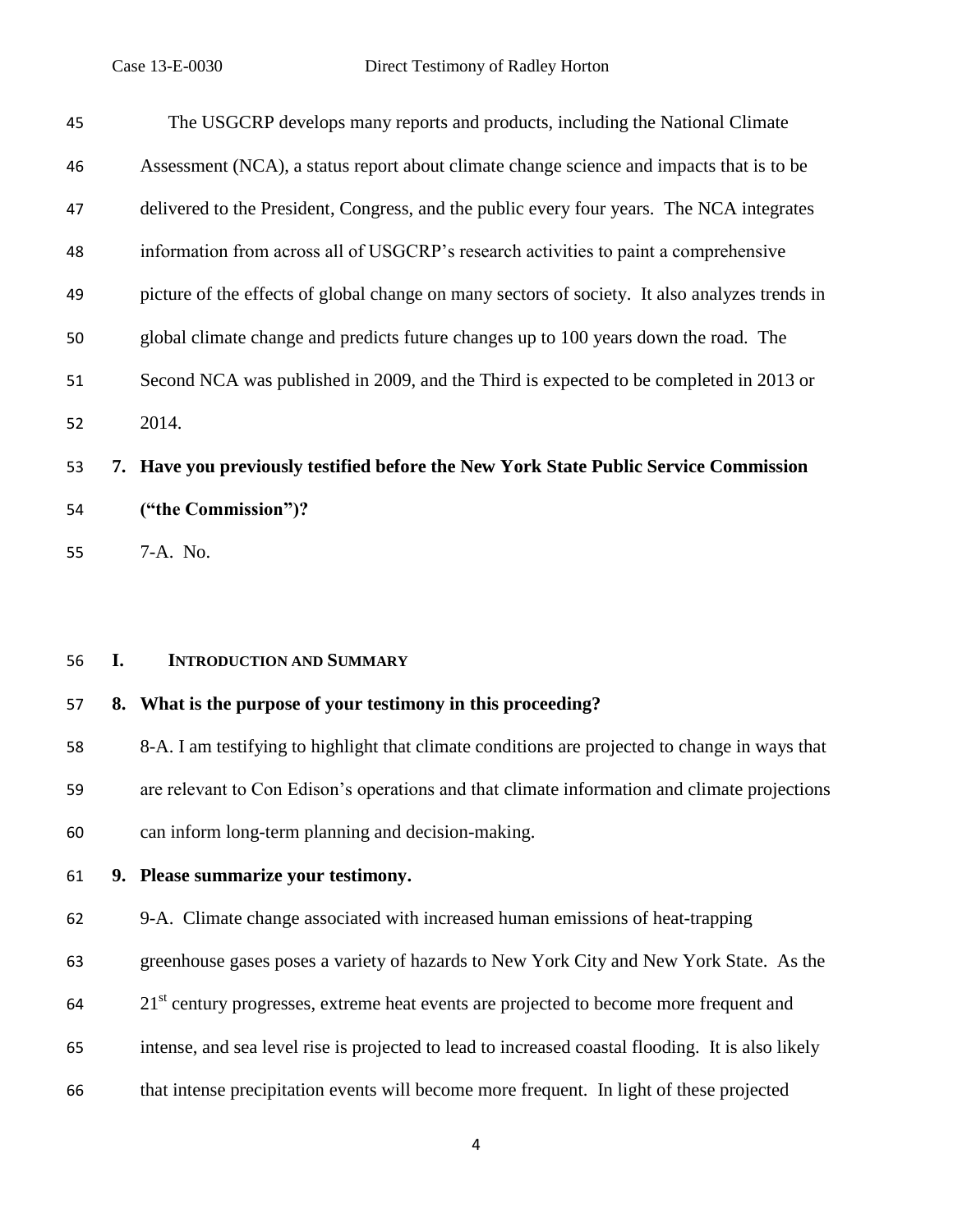| 67 | changes, infrastructure is likely to be faced with a different range of environmental         |
|----|-----------------------------------------------------------------------------------------------|
| 68 | conditions than it has experienced in the past, and risk management efforts should be revised |
| 69 | to account and prepare for altered conditions.                                                |

## **II. AMBIENT TEMPERATURE INCREASE**

# **10. Have you studied the potential for ambient temperatures in New York State and New York City to increase due to climate change?**

10-A. Yes. In 2010, the NPCC published a report in which we prepared climate change

projections (including temperature increases) for New York City, examined how climate

change and increased temperature would impact critical infrastructure, and proposed

strategies for how the city can adapt. In 2010, the NPCC Report published the projected

increases in temperature for New York City. In 2011, we published a report called

"Response to Climate Change in New York State", also known as ClimAID, in which we

prepared temperature projections for all of New York State. The ClimAID 2011 Report is

80 provided as Exhibit , RH-3.

# **11. Based on your study, what is the projected increase in temperature for New York State and New York City between 2013 and 2100?**

11-A. The projected increase in temperature is different for different regions of the state.

Using the average annual temperature from 1971-2000 as a baseline, temperature increases

- 85 across the state are projected to range from 1.5-3.0°F by the 2020s, 3.0 to 5.5°F by the 2050s,
- and 4.0 to 9.0°F by the 2080s (ClimAID, 2011). The graphs below, excerpted from the
- ClimAID report, show the general trend and regional variability.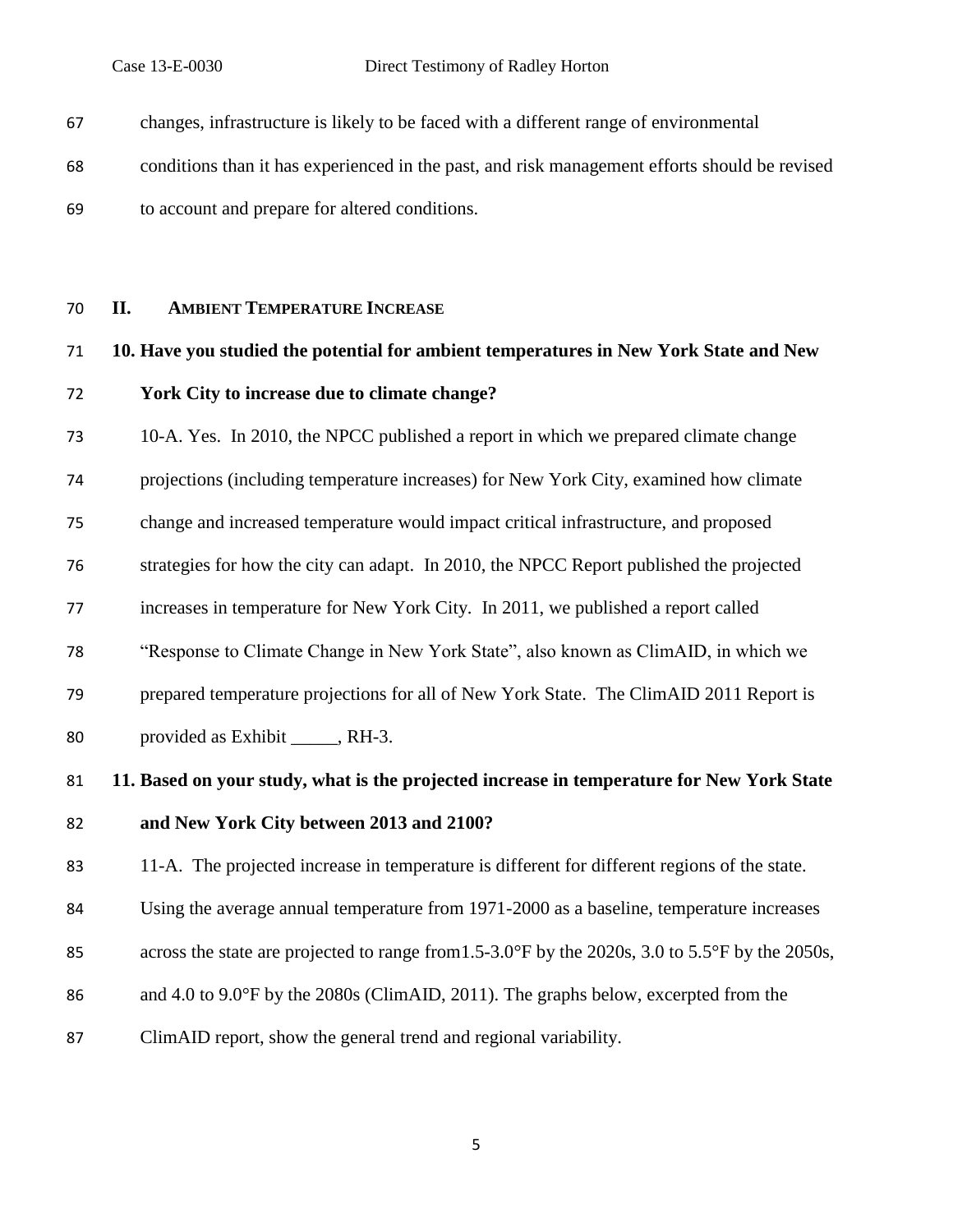| 88 | In New York City, the NPCC observed past trends and then modeled predictions for              |
|----|-----------------------------------------------------------------------------------------------|
| 89 | future temperature rise. During the 1971-2000 period, the average annual air temperature      |
| 90 | was 55°F, but by the 2020s this is predicted to increase by 1.5° to 3.0°F and by 3.0 to 5.0°F |
| 91 | by the 2050s. The projected future temperature changes indicate that by the 2080s, New        |
| 92 | York City's mean temperature throughout a "typical" year may bear similarities to a city like |
| 93 | Raleigh, North Carolina, or Norfolk, Virginia, today. Because year-to-year temperature        |
| 94 | variability is larger in winter than in summer, the summer changes may produce relatively     |
| 95 | larger deviations from what has been experienced historically during individual years.        |





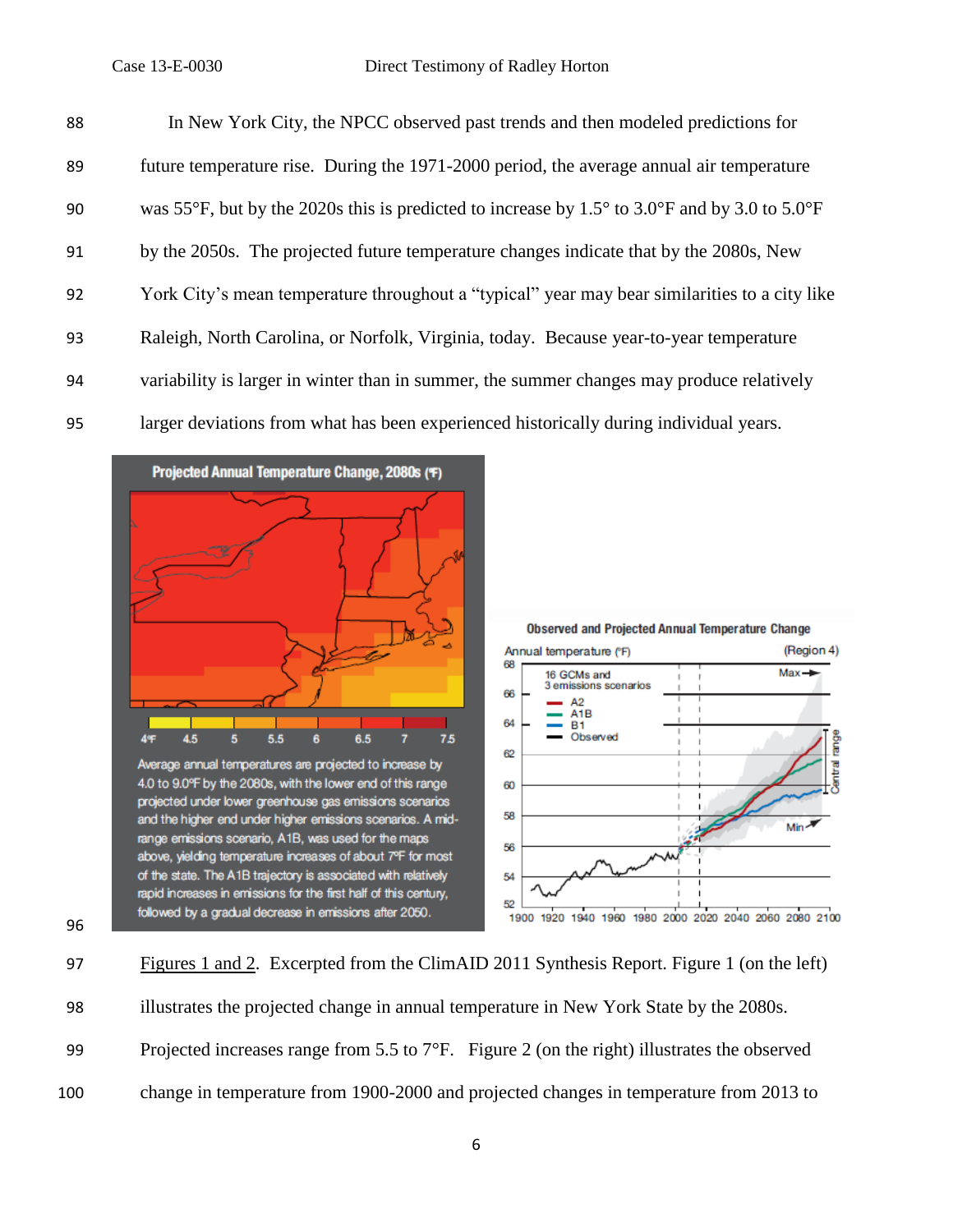| 101 | 2100, with the different lines reflecting different greenhouse gas emissions. Even in the low                    |
|-----|------------------------------------------------------------------------------------------------------------------|
| 102 | emissions scenario, substantial temperature increase is still projected.                                         |
| 103 | 12. Based on your research, are New York State and City more likely to experience                                |
| 104 | extreme heat events in the future?                                                                               |
| 105 | 12-A. Yes. New York State is projected to experience more individual days of extreme heat,                       |
| 106 | as well as an increase in the frequency and duration of heat waves, defined as three                             |
| 107 | consecutive days with maximum temperatures at or above 90°F. For example, between 1971                           |
| 108 | and 2000 the New York City region saw an average of 14 days a year with temperatures                             |
| 109 | above $90^{\circ}$ F, 0.4 days per year over 100 $^{\circ}$ F, and two heat waves per year. This is projected to |
| 110 | increase to 23 to 29 days by the 2020s, 29 to 45 days by the 2050s, and 37 to 64 days by the                     |
| 111 | 2080s (NPCC, 2010). The number of heat waves is also projected to increase from 2 per year                       |
| 112 | (1971-2000) to 4 to 9 per year by the 2080s (ClimAID, 2011).                                                     |
| 113 | Table 1 (below) from the NPCC 2010 Report, summarizes the baseline climate and mean                              |
|     |                                                                                                                  |

annual changes projected in New York City.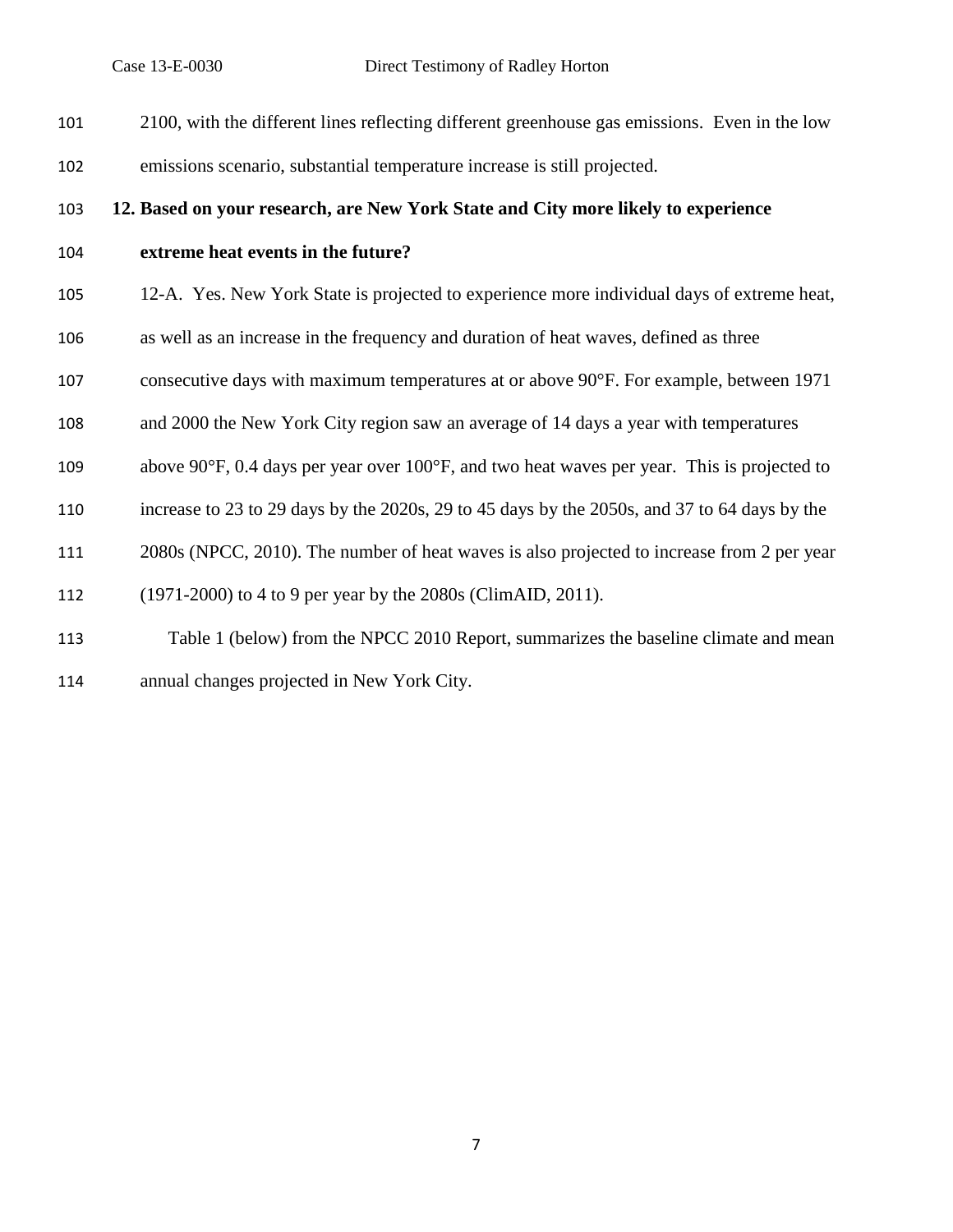|                                      | <b>Baseline</b><br>1971-2000 | 2020 <sub>s</sub> | 2050s              | 2080 <sub>s</sub>         |
|--------------------------------------|------------------------------|-------------------|--------------------|---------------------------|
| Air temperature                      |                              |                   |                    |                           |
| Central range $b$                    | $55^{\circ}$ F               | $+1.5$ to 3.0° F  | $+3.0$ to 5.0° F   | $+4.0$ to 7.5 $\degree$ F |
| Precipitation                        |                              |                   |                    |                           |
| Central range $b$                    | $46.5$ in <sup>3</sup>       | $+0$ to 5%        | $+0$ to 10%        | $+5$ to 10%               |
| Sea level rise $c$                   |                              |                   |                    |                           |
| Central range $b$                    | NA                           | $+2$ to 5 in      | $+7$ to 12 in      | $+12$ to 23 in            |
| Rapid ice-melt scenario <sup>d</sup> | NA                           | $\sim$ 5 to 10 in | $\sim$ 19 to 29 in | $\sim$ 41 to 55 in        |

Source: Columbia University Center for Climate Systems Research.

<sup>a</sup>Based on 16 GCMs (7 GCMs for sea level rise) and 3 emissions scenarios. Baseline is 1971–2000 for temperature and precipitation and 2000-04 for sea level rise. Data from National Weather Service (NWS) and National Oceanic and Atmospheric Administration (NOAA). Temperature data are from Central Park; precipitation data are the mean of the Central Park and La Guardia Airport values; and sea level data are from the Battery at the southern tip of Manhattan (the only location in New York City for which comprehensive historic sea level rise data are available).

<sup>b</sup>Central range = middle 67% of values from model-based probabilities; temperatures ranges are rounded to the nearest half-degree, precipitation to the nearest 5%, and sea level rise to the nearest inch.

<sup>c</sup>The model-based, sea level rise projections may represent the range of possible outcomes less completely than the temperature and precipitation projections.

<sup>d</sup>"Rapid ice-melt scenario" is based on acceleration of recent rates of ice melt in the Greenland and West Antarctic ice sheets and paleoclimate studies.

115

## 116 **13. Have other studies also predicted increased temperature for the New York region?**

- 117 13-A. Yes. Other studies including the US Global Change Report of 2009 do include
- 118 temperature projections for the broader Northeast region. The US Global Climate Change
- 119 Report of 2009 (the Second National Climate Assessment) reports that annual average
- 120 temperature in the Northeast Region has increased by  $2^{\circ}F$  since 1970, with winter
- 121 temperatures rising twice this amount, and that temperatures are projected to rise an
- 122 additional 2.5 to 4°F in winter and 1.5 to 3.5°F in summer over the next several decades. It
- 123 also adds, by late this century, under a higher emissions scenario, "Cities that today
- 124 experience few days above 100°F each summer would average 20 such days per summer"
- 125 and "hot summer conditions would arrive three weeks earlier and last three weeks longer into
- 126 the fall." The Executive Summary and Northeast Regional chapter of the US Global Change
- 127 Report of 2009 are provided as Exhibit \_\_\_, RH-4.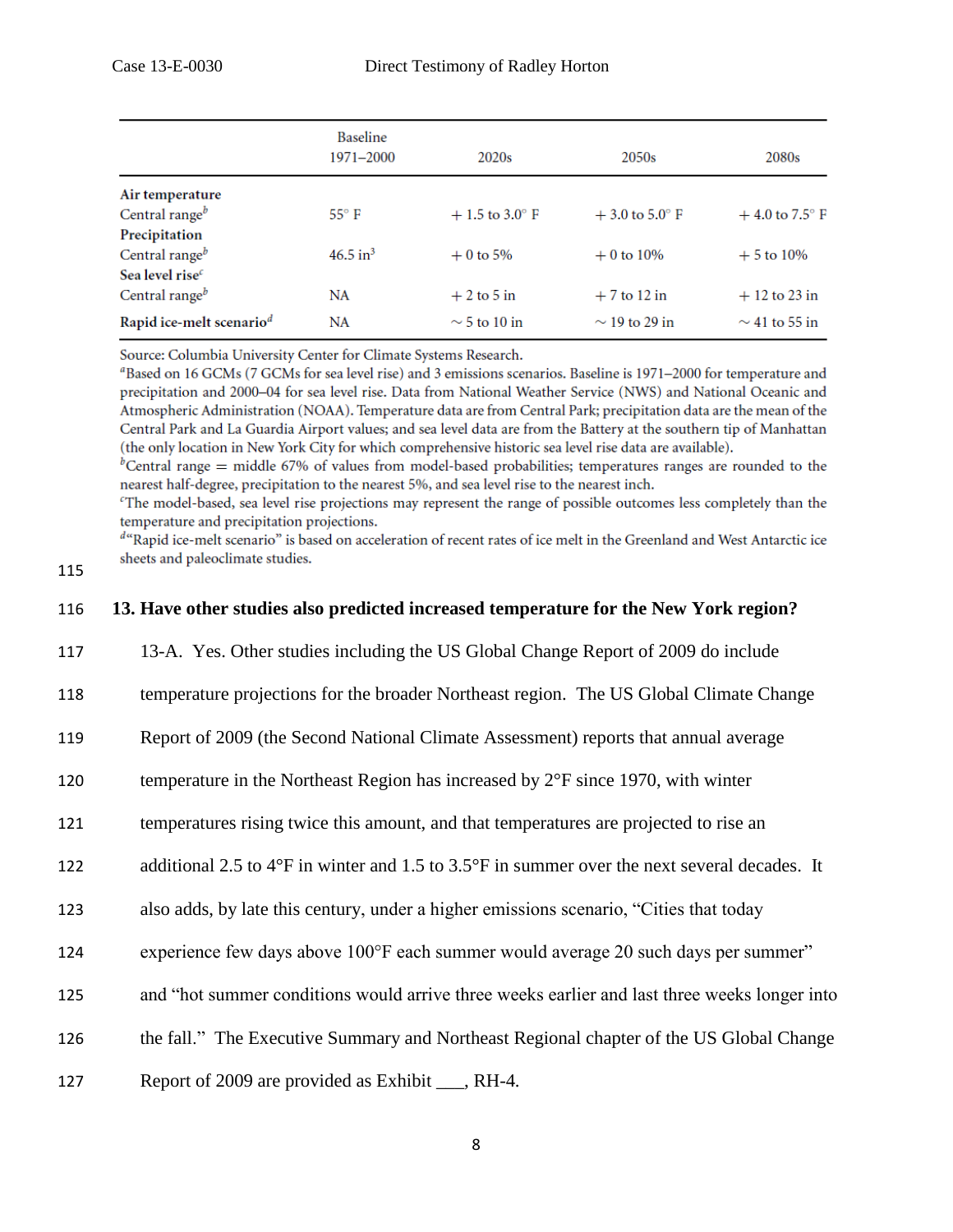| 128 | 14. Given these projected increases in temperature, does it make sense to base a risk         |
|-----|-----------------------------------------------------------------------------------------------|
| 129 | management plan for temperature on a past 30 year average of temperature?                     |
| 130 | 14-A. No. By the time we reach the 2020s, we would expect higher temperatures and more        |
| 131 | frequent heat events than were observed in the past 30 year period. We will still have some   |
| 132 | years that have fewer hot days than average, as natural variability in the climate will       |
| 133 | continue. However, from a risk management perspective, the projections will have shifted      |
| 134 | sufficiently that it would be unwise to use the past 30 years as a precedent for future       |
| 135 | conditions.                                                                                   |
|     |                                                                                               |
| 136 | III.<br><b>SEA LEVEL RISE</b>                                                                 |
| 137 | 15. Have you studied the rate of sea level rise in the coastal New York region?               |
| 138 | 15-A. Yes. I have been involved in several studies that have examined the rate of sea level   |
| 139 | rise in the coastal New York region. Our findings have been included in various papers,       |
| 140 | including ClimAID (2011) for coastal New York State, and NPCC (2010) for the New York         |
| 141 | City metro area.                                                                              |
| 142 | 16. Based on your study, what is the estimated sea level rise around New York State           |
| 143 | between 2013 and 2100?                                                                        |
| 144 | 16-A. Our NPCC sea level rise projections for New York State include several scenarios.       |
| 145 | The first scenario is based on global climate model output used in the IPCC 2007              |
| 146 | Assessment. Under the regular global climate model (GCM) based scenario, sea level in the     |
| 147 | New York City and Long Island coastal region is projected to rise 2 to 5 inches by the 2020s, |
| 148 | 7 to 12 inches by the 2050s, and 12 to 23 inches by the 2080s.                                |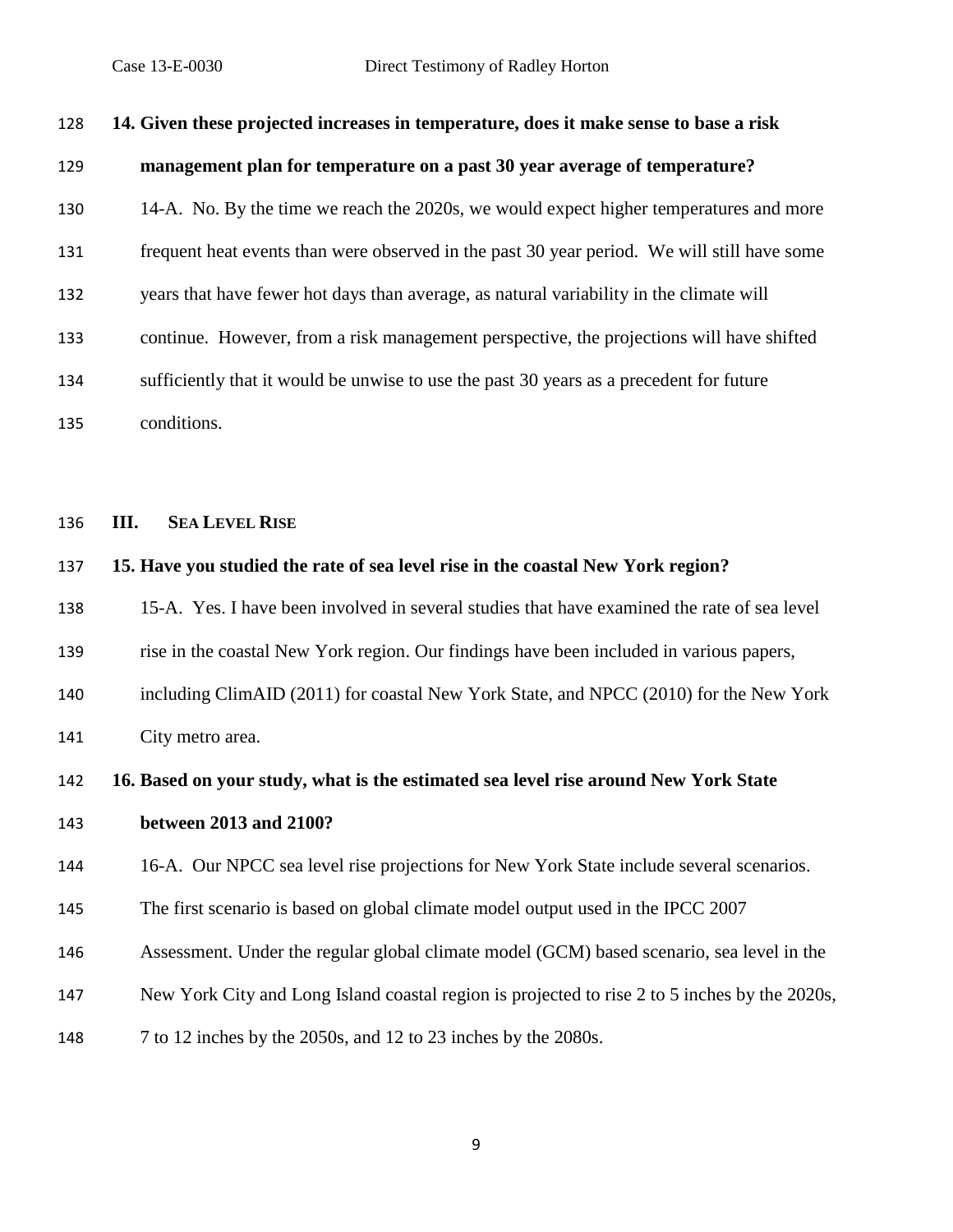| 149 | However, this scenario does not consider the potential for rapid changes in ice melt from        |
|-----|--------------------------------------------------------------------------------------------------|
| 150 | the Greenland and Antarctic ice sheets. Thus, we also considered a scenario that is based on     |
| 151 | an acceleration of this process, which we refer to as a "rapid ice melt scenario". Under the     |
| 152 | rapid ice melt scenario, sea level is projected to rise 5 to 10 inches by the 2020s, 19 to 29    |
| 153 | inches by the 2050s, and 41 to 55 inches by the 2080s (ClimAID, 2011).                           |
| 154 | The rapid ice scenario is just as plausible as the slow onset GCM-based scenario, so from        |
| 155 | a risk management perspective, it would be most effective to consider both possible              |
| 156 | scenarios. Other studies have confirmed that a worst-case scenario sea level rise situation      |
| 157 | could result in approximately 6 feet by $21001$ . This is an upper bound, but it cannot be ruled |
| 158 | out for major long-term infrastructure investments and risk management issues.                   |
|     |                                                                                                  |
| 159 | 17. What variables affect the range of sea level rise projections?                               |
| 160 | 17-A. Greenhouse gas emissions levels affect projected sea level rise, with more extreme sea     |
| 161 | level rise resulting from higher emissions scenarios. One variable affecting the range of sea    |
| 162 | level rise projections is the rate of ice melt in Greenland and Antarctica (discussed in my      |
| 163 | previous answer). There is also regional variation caused by factors including local land        |
| 164 | subsidence, and changes in the height of the ocean surface along the Northeast U.S. coast        |
| 165 | relative to the global ocean average. New York City experiences an extra 3 to 4 inches of sea    |
| 166 | level rise per century due to land subsidence. There is also some evidence from recent           |
| 167 | observations and models that the height of the ocean over the Northeast U.S. coast could rise    |
| 168 | more than the global ocean average.                                                              |

 1 *See, e.g.,* A. Parris et al. Global Sea Level Rise Scenarios for the United States National Climate Assessment, NOAA Technical Report OAR CPO-1, Dec 6, 2012, available at cpo.noaa.gov/sites/cpo/Reports/2012/NOAA\_SLR\_r3.pdf*.*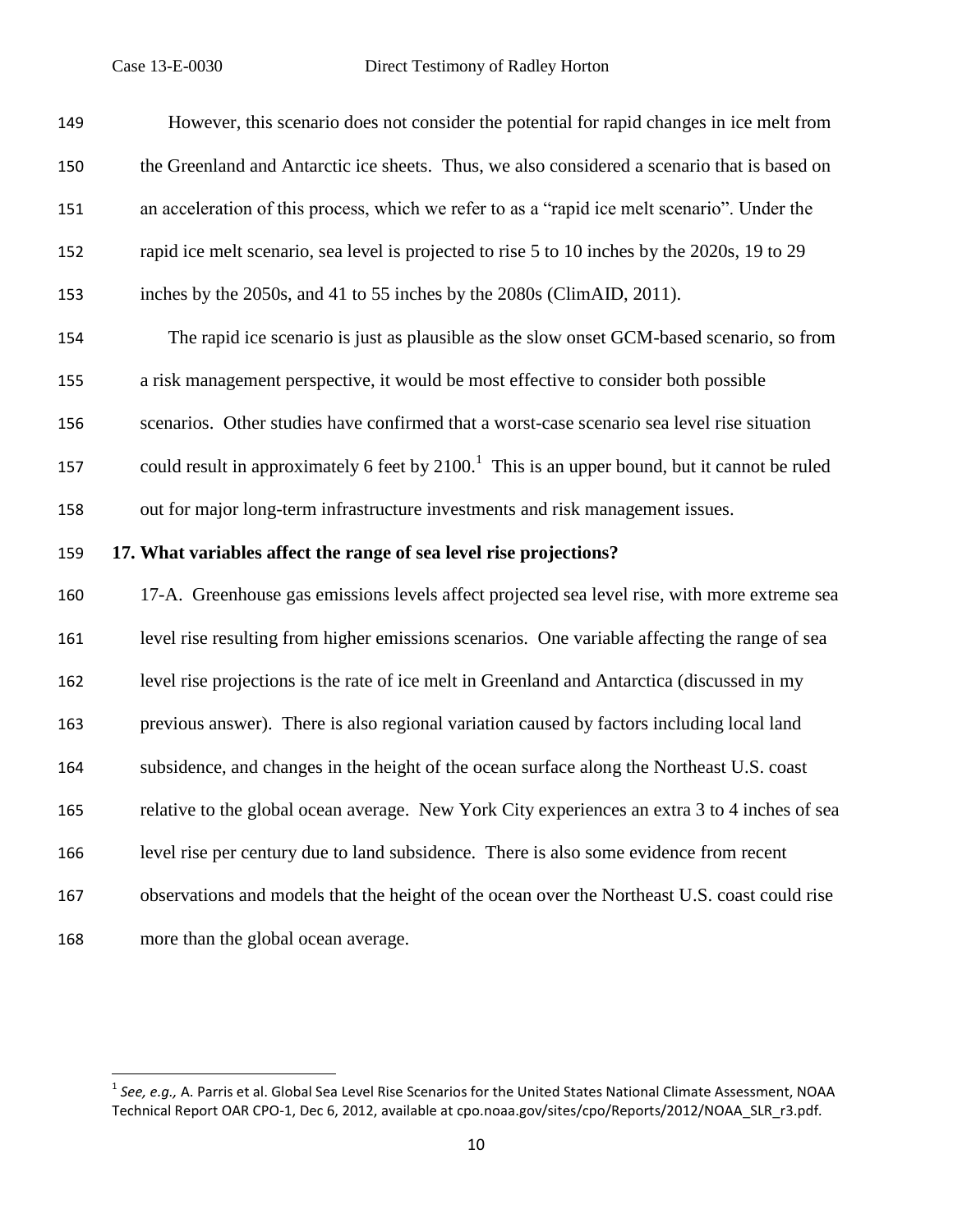| 169 |  |  | 18. Have other studies predicted elevated sea levels in the northeast region? |  |
|-----|--|--|-------------------------------------------------------------------------------|--|
|-----|--|--|-------------------------------------------------------------------------------|--|

 18-A. There have been various other recent studies which has examined sea level rise in the Northeast region. These studies look at sea level rise both as it will increase over time and at the relative rate of increase in the northeast compared to other regions. Examples include Yin et al. 2009, which modeled the effect of ocean circulation and described a range of dynamic sea level rise projections in the northeast region, and Sallenger et al. 2012, which describes historical accelerated sea level rise in a "hotspot" in the northeast region including 176 New York City. **19. What effect could elevated sea level have on floods and extreme weather events?**  19-A. Higher sea levels increase the frequency and intensity of coastal flooding (including area inundated and depth of water) during coastal storms. Higher sea levels also can increase rainfall-induced flooding, by making it more difficult for rainwater flooding to drain into the

sea.

 $\overline{a}$ 

# **20. Are there any studies on the effects of sea level rise on coastal flooding in the New York area?**

 20-A. Both the NPCC (2010) and ClimAID (2011) reports discuss the effects of sea level rise on coastal flooding in the New York area. According to the ClimAID report, "Sea level rise will lead to more frequent and extensive coastal flooding. Warming ocean waters raise sea levels through thermal expansion and have the potential to strengthen the most powerful storms.… Sea level rise in combination with a coastal storm that currently occurs about once

<sup>&</sup>lt;sup>2</sup> See, e.g., Yin, J., M.E. Schlesinger, and R.J. Stouffer, 2009. Model projections of rapid sea-level rise on the northeast coast of the United States. *Nature Geoscience*, 2, 262–266, doi: 10.1038/NGEO462, available at [http://www.nature.com/ngeo/journal/v2/n4/abs/ngeo462.html;](http://www.nature.com/ngeo/journal/v2/n4/abs/ngeo462.html) and Sallenger, A.H., K.S. Doran, and P.A. Howd, 2012. Hotspot of accelerated sea-level rise on the Atlantic coast of North America. Nature Climate Change 2, 884- 888, doi: 10.1038/nclimate1597, available at [http://www.nature.com/nclimate/journal/v2/n12/full/nclimate1597.html.](http://www.nature.com/nclimate/journal/v2/n12/full/nclimate1597.html)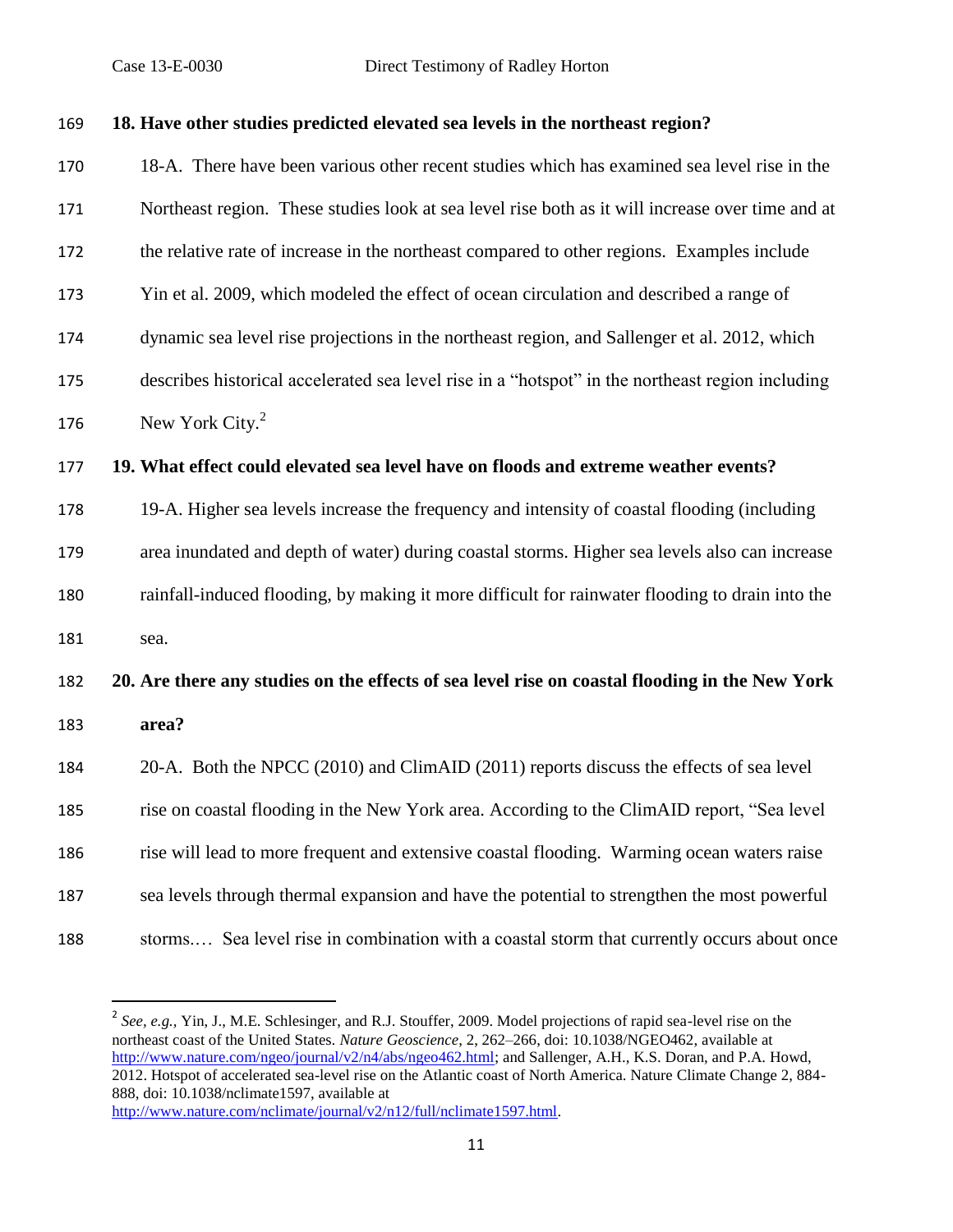| 189 | every 100 years on average is expected to place a growing population and more property at        |
|-----|--------------------------------------------------------------------------------------------------|
| 190 | risk from flood and storm damage."                                                               |
| 191 | According to the NPCC predictions, what is currently a 1-in-10 year flood will recur on          |
| 192 | average once every 8 years by the 2020s, and a 1-100-year flood will recur once every 65-80      |
| 193 | years. What this means is not that we will receive a strong storm every 65-80 years but that     |
| 194 | storms of significant severity will become increasingly probable under altered climate           |
| 195 | conditions.                                                                                      |
| 196 | 21. Do the 2013 FEMA flood maps for New York State incorporate future projections of             |
| 197 | sea level?                                                                                       |
| 198 | 21-A. No, the 2013 FEMA flood maps do not incorporate future projections of sea level.           |
| 199 | This means that they do not incorporate future risk areas but only reflect current vulnerability |
| 200 | of coastal zones.                                                                                |
|     |                                                                                                  |
| 201 | <b>EXTREME WEATHER EVENTS</b><br>IV.                                                             |
|     |                                                                                                  |
| 202 | 22. Have you studied the effect of climate change on extreme weather events such as              |
| 203 | hurricanes, heavy precipitation events, snowstorms, and floods?                                  |
| 204 | 22-A. Yes. These effects are discussed in ClimAID (for New York State) and NPCC (for             |
| 205 | New York City).                                                                                  |
| 206 | 23. What is the projected effect of climate change on extreme weather events?                    |
| 207 | 23-A. Climate change is projected to result in an increase in the frequency, intensity and       |
| 208 | duration of heat waves (as discussed in my answer above). Since warmer air holds more            |
| 209 | moisture, precipitation tends to be concentrated in fewer, but more extreme, events. Thus, the   |
| 210 | frequency and severity of heavy precipitation and flooding events is projected to increase.      |
|     | 12                                                                                               |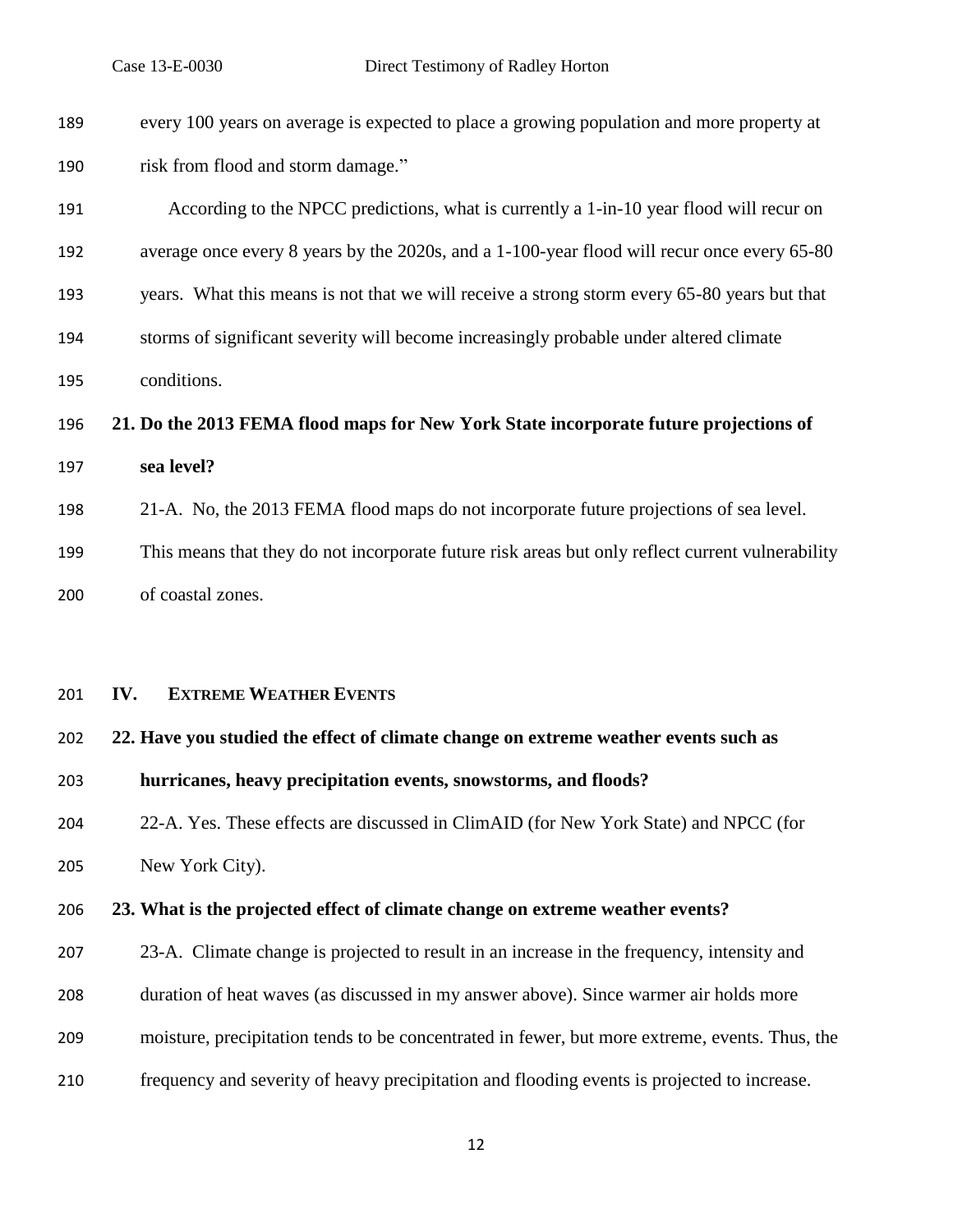For example, in New York City, the number of days per year with over 1 inch of

precipitation is projected to increase by 1 to 3 days by the 2080s. The frequency of the most

intense hurricanes may increase as well (NPCC, 2010). Snowfall frequency and amount are

likely to decrease as more precipitation will fall in the form of rain (NPCC, 2010), but if the

air is cold enough the snowstorms that we do have could be more intense.

## **24. Could climate change make an event of Sandy proportions more likely in the future?**

 24-A. Sea level rise will increase coastal flooding associated with extreme storms. This means that even if storms do not change as the climate changes, coastal flooding will become more frequent and severe. The same storm hitting New York in the 2020s with increased sea level rise will produce greater coastal flooding.

 The effect of climate change on storms themselves is less clear. It is known that warmer upper ocean levels provide fuel to storms like Sandy, and it is projected that upper levels of the ocean will continue to warm. However it is unclear how other factors that influence a storm like Sandy's strength, such as wind shear, may change in the future. There is some evidence to suggest that melting sea ice may play a role in the strength and position of the jetstream, which may in turn affect the path of storm systems, but this research is still in its early stages.

 Sandy may have been a rare storm event, so preparing for a Sandy level of flooding plus the increase in coastal flooding due to predicted sea level rise would be a prudent action. But it would be necessary to add the sea level rise projections. Preparing for another Sandy alone would not be sufficient to address the increased coastal flooding that is predicted due to sea level rise and climate change. Also, some areas that were hit by Sandy were not at high tide,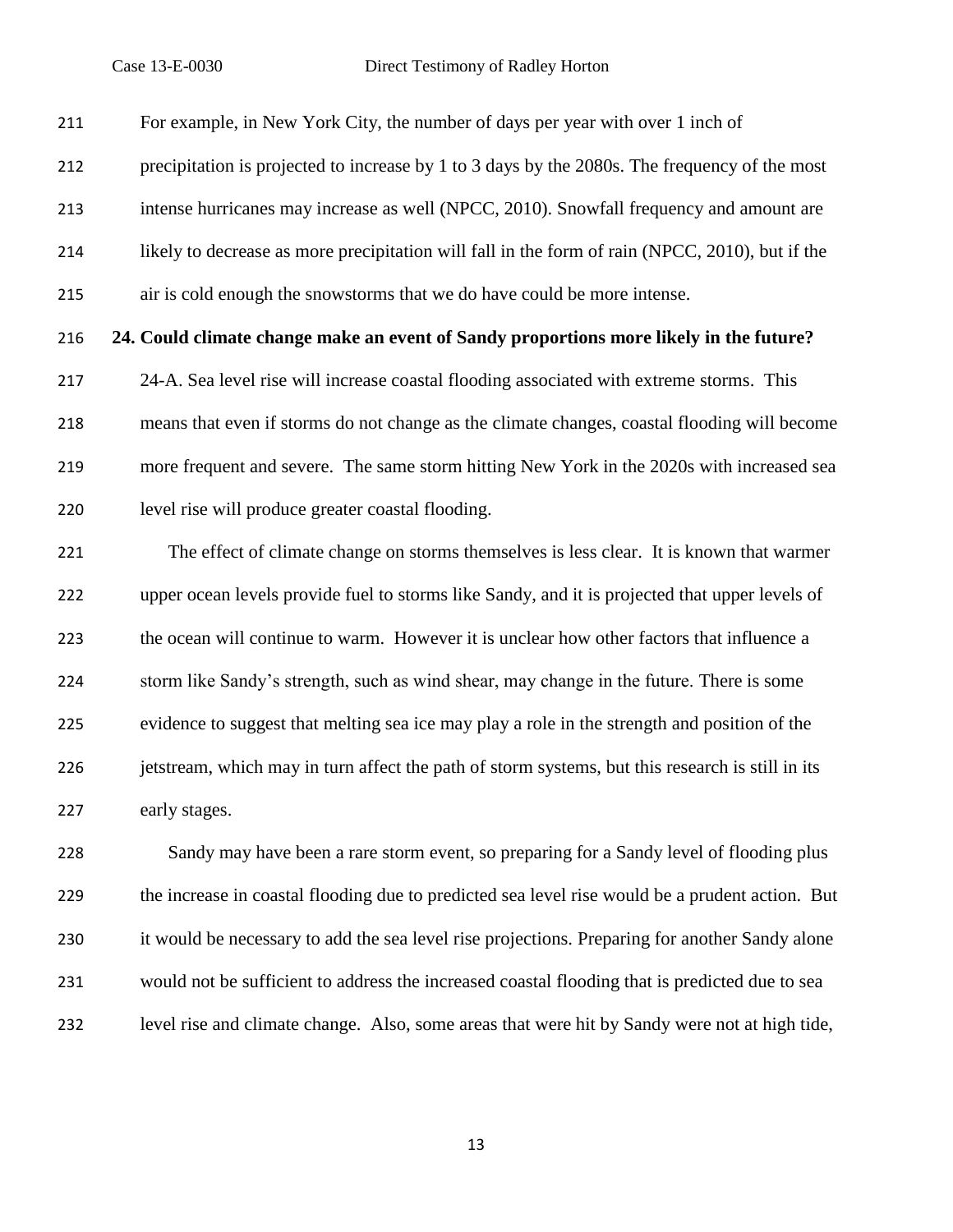so preparations should consider the possibility that Sandy's flooding could have been even worse in those areas.

# **25. Have other studies explored the connection between climate change and extreme weather events?**

- 25-A. There are numerous studies which explore the connection between climate change and
- extreme events, most notably the Intergovernmental Panel on Climate Change (IPCC)
- Special Report on Extreme Events (SREX, 2012). According to the Summary for
- Policymakers, "A changing climate leads to changes in the frequency, intensity, spatial
- extent, duration, and timing of extreme weather and climate events, and can result in
- unprecedented extreme weather and climate events." The IPCC SREX 2012 Summary for
- 243 Policymakers is provided as Exhibit \_\_\_, RH-5. Other reports that explore this connection
- are ClimAID (2011) for New York State, and NPCC (2010) for New York City.

### **26. Are there any studies that provide estimates of future wind events?**

- 26-A. There is generally low confidence in projections of extreme winds because of the
- relative infrequency of extreme wind events, as well as flaws in the simulation of these
- events (SREX, 2012). However, the NPCC has made a qualitative statement that there is
- some evidence that the strongest hurricanes could become more frequent and intense in the
- North Atlantic ocean basin, and therefore the strongest wind events in the North Atlantic
- Ocean basin may also increase (ClimAID, 2011; NPCC, 2010).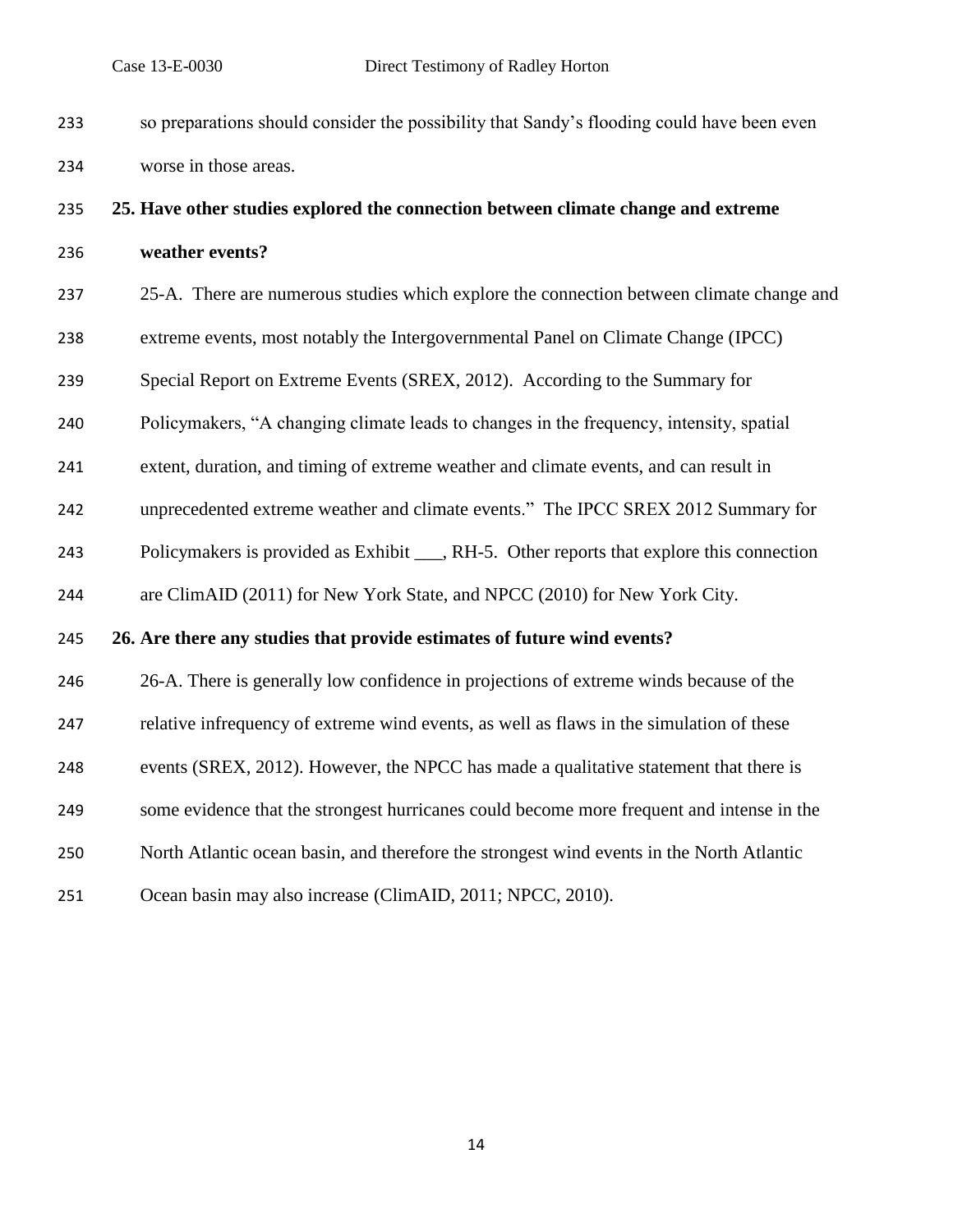**V. PLANNING FOR FUTURE CLIMATE 27. Does the New York Panel on Climate Change (NPCC) Report conclude that climate is changing in New York State?**  27-A. Yes. Both the NPCC and ClimAID reports conclude that the climate is changing in New York State, and I agree with these conclusions. **28. In your opinion, would a past 30 year average of New York weather accurately reflect the predicted future climate of New York State?**  28-A. No. As greenhouse gas concentrations continue to rise, the climate of New York State and New York City is projected to change as well. By the 2020s, we would expect the climate of New York State and New York City to be statistically different from the climate we have experienced over the past 30 years. This difference will only increase as we move further into the 2050s, 2080s, and to 2100. Using the past 30 year average of weather as a benchmark for risk management would be unwise and contrary to our current scientific understanding.

## **29. How would you recommend that Con Edison prepare for future weather conditions?**

 29-A. I would encourage Con Edison to engage with scientists to understand the climate scenario predictions and what those predictions might mean for Con Edison's vulnerability. Based on these predictions, I would also encourage Con Edison to conduct a comprehensive evaluation of its current and projected future vulnerability both to temperature increase and extreme weather events. Long-term infrastructure investments should be guided by an understanding of the climate factors that the infrastructure will have to operate in. Con Edison should further regional coordination both with government agencies and with other utility companies to address these issues.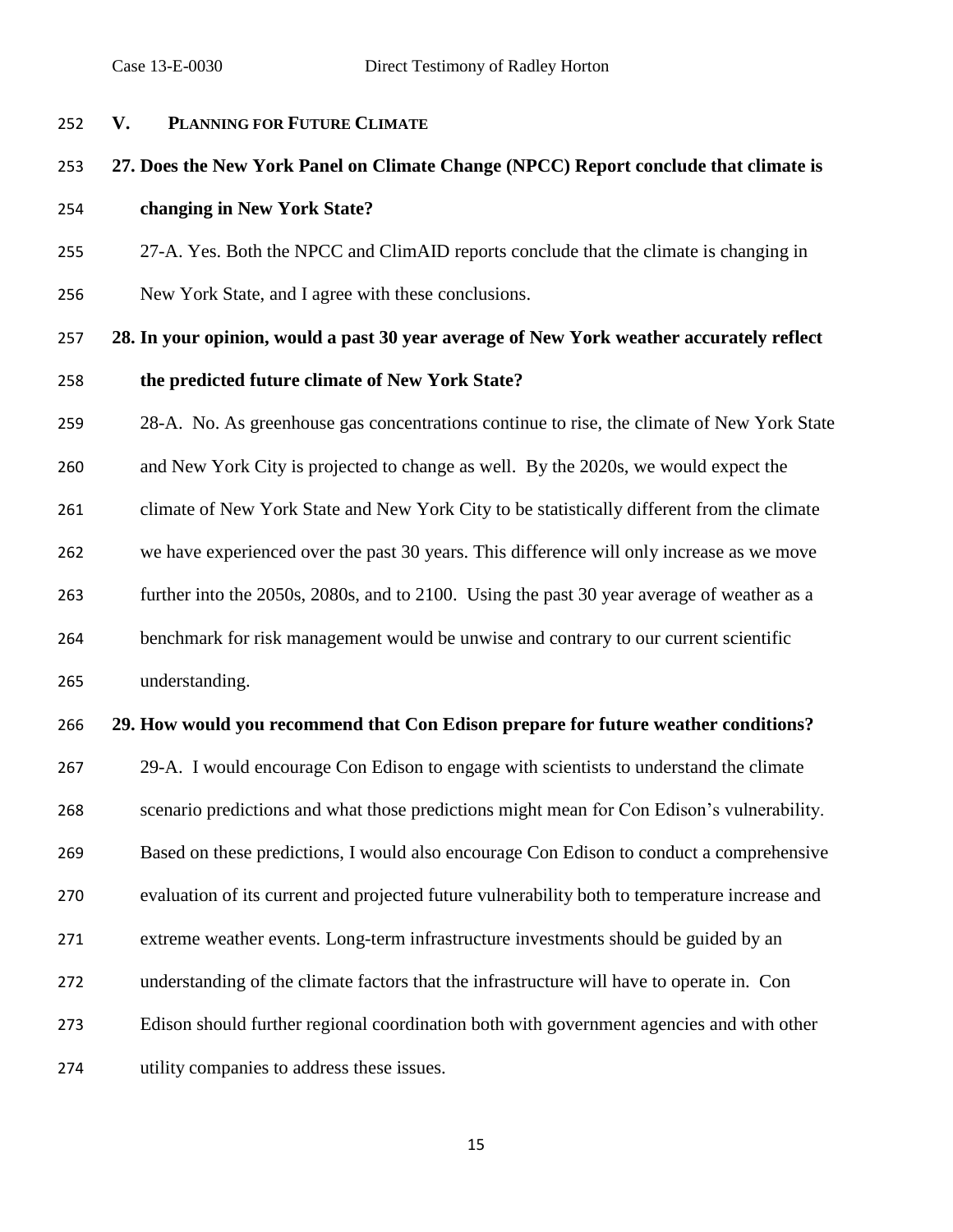| 275 | 30. What scientific publications or resources would you recommend Con Edison use to                 |
|-----|-----------------------------------------------------------------------------------------------------|
| 276 | understand future weather conditions?                                                               |
| 277 | 30-A. For global and national context, the IPCC Assessment Reports, including the 2012              |
| 278 | Special Report of Emissions Scenarios, and the USGCRP Third National Climate                        |
| 279 | Assessment (due in early 2014) are recommended. For state and local information, the                |
| 280 | ClimAID Report and the NPCC Report provide more detailed predictions. As stated earlier,            |
| 281 | a new and updated version of the NPCC Report will be published in 2013, and Con Edison              |
| 282 | should refer to the most recent version of the NPCC Report (and any of the publications             |
| 283 | referenced above).                                                                                  |
| 284 | 31. In light of the projected changes in temperature, sea level, and storm patterns, is             |
| 285 | infrastructure likely to be faced with a different range of environmental conditions than           |
| 286 | it has experienced in the past?                                                                     |
| 287 | 31-A. Yes. By the time we reach the 2020s, and to an even greater extent as we move into            |
| 288 | the second half of the century, the climate will be statistically different than it has been in the |
| 289 | past. There will continue to be natural variability, such that some years will display climate      |
| 290 | very similar to that seen in the past 30 years, but there is also likely to be variability in the   |
| 291 | other direction such that we will see unprecedented temperatures, extreme weather events,           |
| 292 | and climate conditions. Infrastructure that we build today and that will still be operating in      |
| 293 | 20, 30, or 50 years, will have to operate in these changed conditions. This requires planning       |
| 294 | today in order to prepare for those conditions and consider the possible range of future            |
| 295 | environments.                                                                                       |